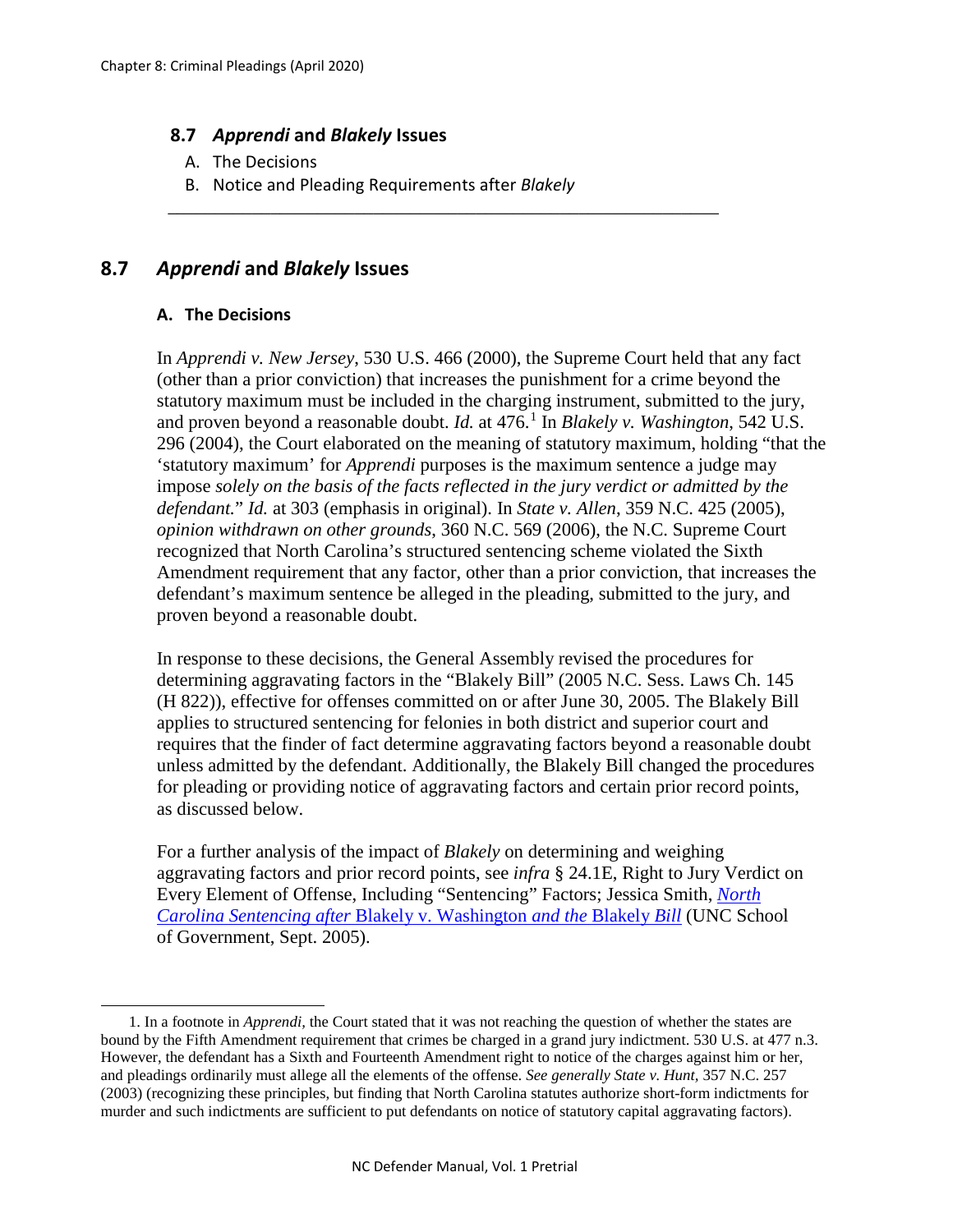## **B. Notice and Pleading Requirements after** *Blakely*

**Aggravating factors and prior record points for structured sentencing felonies.** In addition to the other pleading requirements, the Blakely Bill requires that every indictment (or information if an indictment is waived) allege any "catch all" aggravating factors under G.S. 15A-1340.16(d)(20) that it intends to use. The State does not need to allege in the indictment the aggravating factors specifically enumerated in G.S. 15A-1340.16(d)(1) through (19) except the aggravating factor in G.S. 15A-1340.16(d)(9) (offense directly related to public office or employment held by defendant). *See* G.S. 15A-1340.16(f) (requiring that indictment allege this aggravating factor); *see also* 2012 N.C. Sess. Laws Ch. 193 (H 153) (amending several statutes to require forfeiture of retirement benefits on conviction with this aggravating factor).

The State still must give written notice of aggravating factors it intends to use at least 30 days before trial or plea of guilty or no contest unless the defendant waives notice. *See*  G.S. 15A-1340.16(a4), (a6); *see also State v. Mackey*, 209 N.C. App. 116 (2011) (State did not provide proper notice of intent to pursue aggravating factors by giving defendant plea offer letter stating that defendant "qualified for aggravated sentencing" under two enumerated aggravating factors; letter did not indicate that State intended to proffer these factors in court proceedings).

Similarly, the State need not allege in the indictment, but must provide 30-days' notice in writing of its intent to prove, the prior record level point in G.S. 15A-1340.14(b)(7) (defendant committed the offense while on probation, parole, or post-release supervision, while serving a sentence of imprisonment, or while on escape from a correctional facility during a sentence of imprisonment); *State v. Crook,* 247 N.C. App. 784 (2016) (prior record level worksheet included in discovery did not satisfy notice requirement). The applicable statutes do not require the State to provide written notice (or allege in the indictment) either prior convictions or the prior record point in G.S. 15A-1340.14(b)(6) (all elements of present offense are included in a prior offense for which defendant convicted).

**Firearm and Other Enhancements.** North Carolina's firearms enhancement statute increases the defendant's sentence beyond the statutory maximum, and the facts supporting the enhancement must be alleged in the indictment or information. *See* G.S. 15A-1340.16A(d) (requiring that indictment include this allegation); *see also State v. Lucas*, 353 N.C. 568 (2001), *overruled on other grounds*, *State v. Allen*, 359 N.C. 425 (2005), *opinion withdrawn on other grounds*, 360 N.C. 569 (2006). This procedure also applies to the sex offender enhancement in G.S. 15A-1340.16B, the bullet-proof vest enhancement in G.S. 15A-1340.16C, and the enhancements for certain methamphetamine offenses in G.S. 15A-1340.16D.

In 2008, the General Assembly added the offenses of rape and sexual offense by an adult involving a child under age 13, now codified in G.S. 14-27.23 and G.S. 14-27.28. These statutes establish a mandatory sentence of 300 months but allow a judge, on determining "egregious aggravation," to impose a sentence of up to life without parole. This procedure